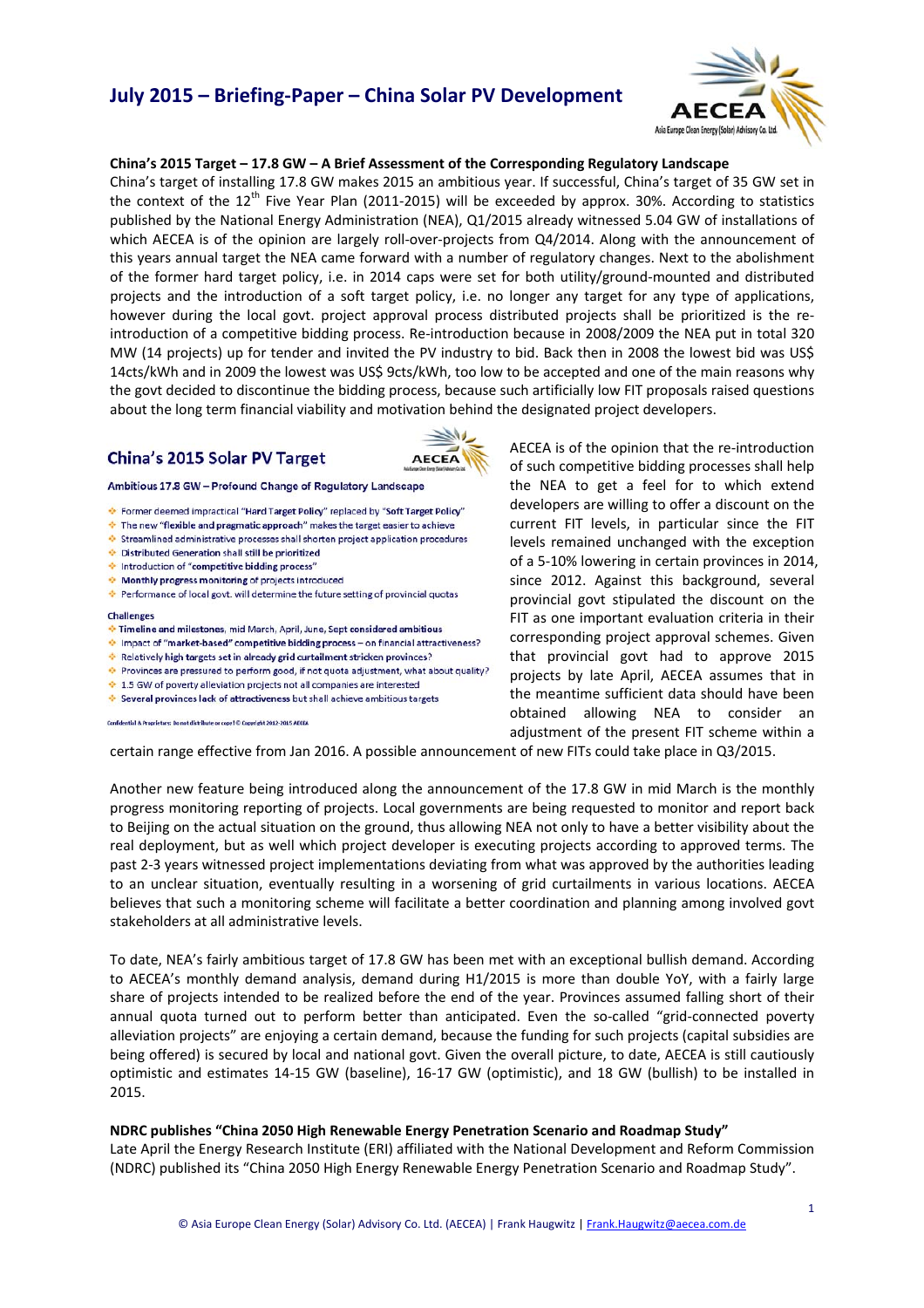

According to the high penetration scenario the fossil‐fuel consumption shall be below 1 bln tonnes and renewables shall be accounting for over 60% of primary energy consumption and over 85% of electricity consumption by 2050. That latter according to the reference scenario shall reach 46%. By then, China's total power generation capacity shall amount to 7,100 GW and like in other previously published "China RE 2050" studies, both wind and solar power shall make the bulk of with 2,400 GW and 2,700 GW respectively.



Admittedly, 2050 is a long shot, that's why the mid-term deployment targets are of greater interest, in particular the 2020‐2030 period, because the study suggests a total 157 GW of solar power by 2020 (the author believes is achievable) and by 2030 a whooping 500 GW of total solar power generation capacity. True, the study lacks to explain what defines "solar power", but e.g. given China's current non‐ existent CSP power generation capacities and other "China RE 2050" studies suggested a maximum of 60 GW by 2040, leads to the assumption that the bulk of it shall be made up of solar PV. Therefore, simple maths suggests a possible installation of 300‐350 GW during the 2020‐2030 period corresponding to 30‐35 GW annually. In terms of market segmentation the

study suggest that ground‐mounted installations will make up a fairly large share compared to distributed generation. The study concludes that today's solar workforce will increase from 1,25 Mio jobs to more than 4,8 Mio by 2050.

#### **China's Agro‐PV Projects are Subject to Thorough Scrutiny**

Last September, China's National Energy Administration (NEA) published a revised version of its distributed solar PV policy, in an attempt to overcome prevailing barriers preventing the distributed market segment from taking off and paving the way to stimulate a greater demand. Among the numerous policy adjustments were a re-definition of what makes a project a distributed solar PV projects. Accordingly, ground-mounted projects up to 20 MW feeding into the 35 kV grid (in Northern China 66 kV) being built e.g. in wasteland areas, on barren

land, within fish ponds, in tidal zones and on agricultural land were all labelled as distributed. In particular the latter type of projects enjoyed an exceptional strong demand, apparently too strong requiring no less than three ministries (Ministry of Agriculture, Ministry of Land and Resources, State Administration of Industry and Commerce) and the Central Govt. Leading Office for Agriculture to issue an official notification "Opinions on Strengthening the Supervision of Leasing Agricultural Land for Industrial and Commercial Purposes and Risk Prevention" in mid April.

According to the "Notification" in future the conversion of "arable land into land for commercial purposes" will be subject to

**China's Agro-PV Projects Scrutinized** 



**Eligible Distributed PV Project Types** 



A Proprietary: Do not distribute or copy! © Copyright 2012-2015 ACCD

greater scrutiny, due to the absence of a clear classification of types of rural/agricultural land in the past. The ministries were concerned that the construction of PV power plants on arable land not only put local farmers out of business, thus contributing to local employment, but as well to run contrary to the central government policy to ensure a high degree of domestic food supply. Obviously, food security is of greater national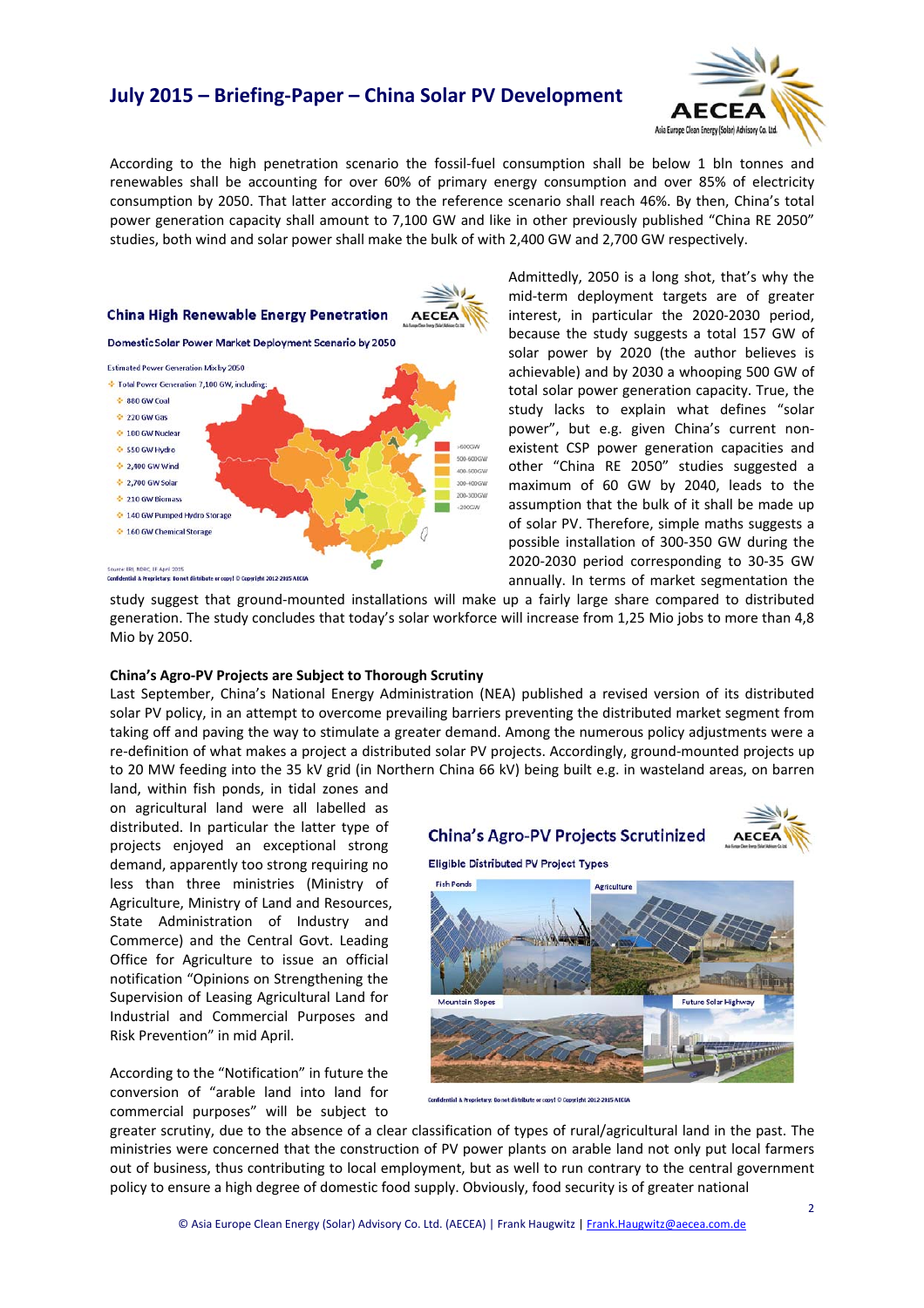

importance. Suggestions from the ministries go that far to limit the amount of land which could be converted in a given location, as well, the amount of arable land a single company could convert in order to use it for PV plants.

At this stage, it is challenging to quantify the likely impact of this notification, i.e. how much less of Agro‐PV projects will be realized in future, assuming a strict future enforcement of the notification, because according to AECEA's market analysis, a considerable number of projects approved across the country by various local governments are exactly falling into this category. At this stage, the impact of PV plants build on arable land is possibly not that large yet, however in longer terms gives reasons to be concerned, hence the notification, in order to prevent that the problems may spiral out of control in future. Interestingly, the notification at the same time encourages the PV industry to develop e.g. innovative "greenhouse integrated PV solutions" thus not only minimizing the conflict of converting valuable arable land, but as well offer local farmers an opportunity to generate additional income from leasing their greenhouses to project developers. In this context, not only are Agro‐PV projects subject to a greater scrutiny, because late May the construction of the first phase of a 200 MW ground-mounted system in Henan Province along the Yellow River were ordered to stop, because corresponding flood regulations were not properly taken into account.

#### **AECEA's Asia Country Watch‐List "Thailand"**

In 2013, Thailand's Department of Alternative Energy Development and Efficiency (DEDE) announced a revision of its long‐term strategy for renewable energy deployment. Accordingly, the "Alternative Energy Development Plan (AEDP)" increased the former target of 2 GW solar PV to 3 GW by 2021. However, given the overall market dynamics, in 2014 approx. 1,5 GW were either constructed or under construction, the National Energy Policy Council (NEPC) decided to move the 3 GW target to the end of 2015. Closer to the end of 2014 the NEPC decided to further increase the target to now in total 3.8 GW. The latter comprise 2,8 GW of solar farms, 800 MW of solar farms on govt. land managed by agricultural cooperatives, and 200 MW of PV rooftop.

May 2015, according to the Energy Regulatory Commission (ERC), 1,36 GW were installed, approx. 300 MW

### Asia Country Watch-List - Thailand



#### National Solar PV Target increased to 3,8 GW and moved to 2015

- $\div$  Land mass = 513,000 km<sup>2</sup>; National electrification rate = 99,8%
- ← Population ≈ 66 Mio (2014): 20<sup>th</sup> most populous nation: est. 75 Mio by 2050
- 2nd largest economy in South East Asia; est. GDP growth rate 3,6% and 4,1% in 2015/2016 Electricity consumption growth rate est. 4-5%;  $\approx$  1-2% above GDP growth
- 2014 Power Generation ~ 75% Natural Gas; ~ 20% Oil, remainder Biomass, Biogas, Hydro, Solar PV
- 2014 RE share 11,83% of final energy consumption; ~ 2% electricity from Solar/Wind/Biogas/MSW
- 2014 Total RE Power Generation Capacity 7,29 GW; approx, 2% share of total
- 2013 Alternative Energy Development Plan stipulates a PV target of 3 GW by 2021; initially 2 GW
- 10/2014, Dept. Alternative Energy Dev and Efficiency (DEDE) announced 3,8 GW by 2015 comprising of
- 2,8 GW solar farms, 800 MW solar farms on govt land or managed by agricultural cooperatives, 200 MW rooftop
- Solar Irradiation Range 5.05 6.5 kWh/sqm/day; 2014 1,2 GW total PV power generation capacity installed Dept. Alternative Energy Dev and Efficiency (DEDE) est. total potential for PV to amount to 36 GW out of in total
- 74 GW for all RE resources and est. 6 GW of PV power generation capacity by 2036. Confidential & Proprietary: Do not distribute or copy! © Copyright 2012-2015 ACCEA

under contracted, and further 990 MW were awarded PPA's which are subject to a scheduled commercial operation date by Dec 31, 2015. PPA awarded projects will receive a FIT of 5.66 Baht/kWh ( $E$ ts 15.1) for 25 years.

Thailand's long‐term energy planning is formulated in the Power Development Plan (PDP) 2012‐2030. The PDP is under revision since the fall 2014. The new PDP covering the period from 2015 through 2036 aims to install an additional power generation capacity of approx. 57 GW (including approx. 19 GW of alternative energy), thus amounting to a total of 70,4 GW by 2036. By then the RE share in Thailand's final energy consumption shall rise to 15‐20%. According to the new PDP by 2036

Thailand shall be home to approx. 6 GW of solar PV. Against this background and given Thailand's anticipated mid single‐digit power consumption growth rates requiring substantial investments in the power sector in the coming years leads to the anticipation that solar PV is expected to play a greater role than in the past, hence AECEA is of the opinion that "Thailand" qualifies to be on it's "Asia Country Watch‐List".

Upcoming Activities **\*\*\*\*\*\*\*\*\*\*\*\*\*\*\*\*\*\*\*\*\*\*\*\*\*\*\*\*\*\*\*\*\*\*\*\*\*\*\*\*\*\*\*\*\*\*\*\*\*\*\*\*\*\*\*\*\*\*\*\*\*\*\*\*\*\*\*\*\*\*\*\*\*\*\*\*\*\*\*\*\*\*\*\*\*\*\*\*\*\*\***

#### **AECEA – Internal Affairs**



AECEA will attend the upcoming Intersolar North America scheduled to take place in San Francisco / United States, from July 13‐16. http://www.intersolar.us/en/home.html